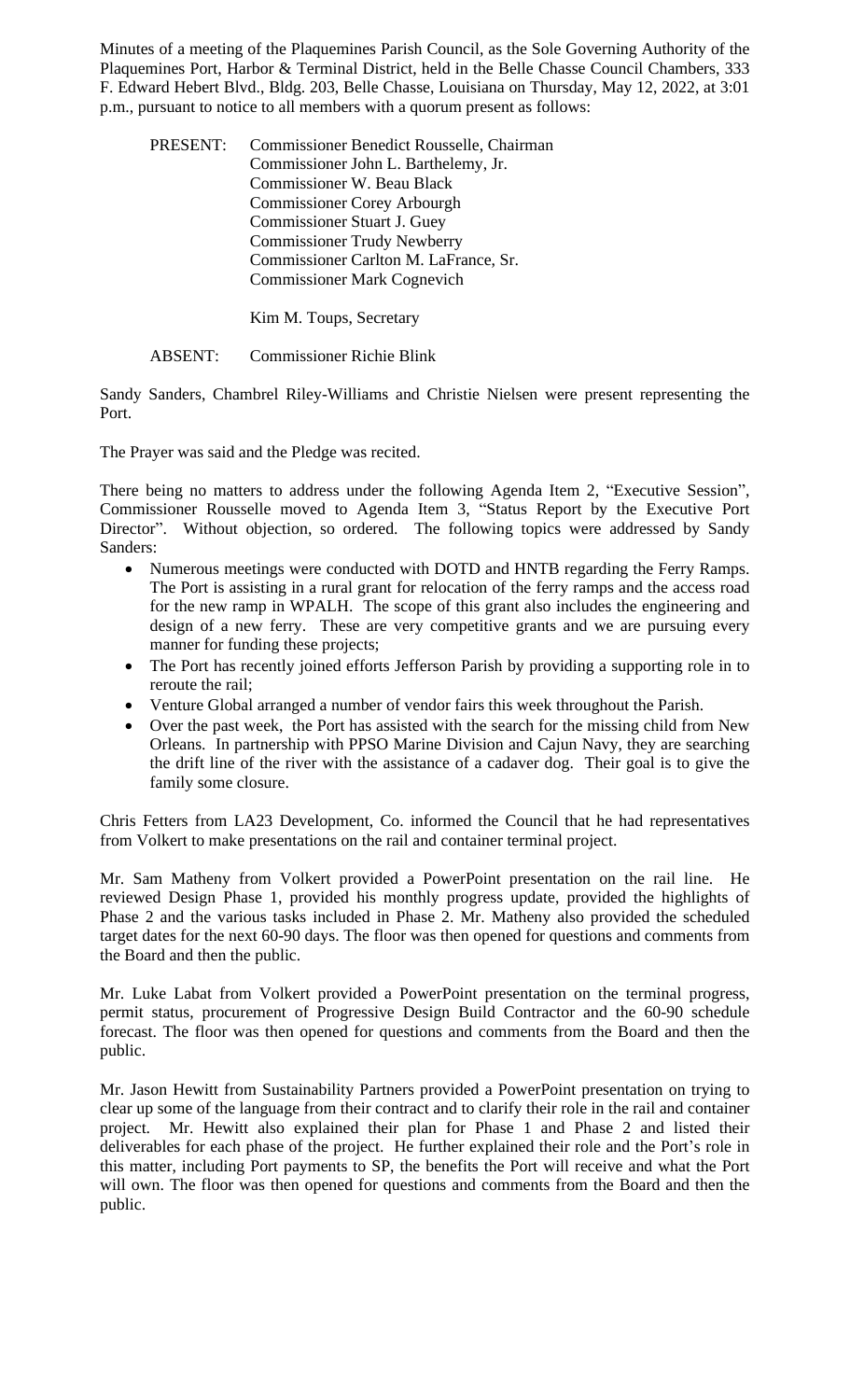There being nothing to report under Agenda Item 3a, "Financial Report/Budget to Actual", Commissioner Rousselle moved to Agenda Item 4, "Bids and Advertisements". Without objection, so ordered.

### R E S O L U T I O N NO. 22-122

On motion of Commissioner Black, seconded by Commissioner Arbourgh, and on roll call all members present and voting "YES", except Commissioner Blink who was "ABSENT", the following Resolution was adopted:

A Resolution authorizing the acceptance of bids for a Mobile Maritime Domain Security Trailer for the Plaquemines Port, Harbor and Terminal District; and otherwise to provide with respect thereto.

WHEREAS, after due advertisement bids were received on April 19th, 2022, at the Plaquemines Port Harbor & Terminal District office for a Mobile Maritime Domain Security Trailer for the Port use from the following: Satellite Shelters, Inc. all bids are on file in the Port's Finance Department and made a part hereof by reference to; and

WHEREAS, Maynard Sanders, Executive Director, recommends the acceptance of the bid from Satellite Shelters, Inc.;

NOW, THEREFORE;

BE IT RESOLVED BY THE PLAQUEMINES PARISH COUNCIL AS THE SOLE GOVERNING AUTHORITY OF THE PLAQUEMINES PORT, HARBOR & TERMINAL DISTRICT THAT it hereby authorizes the Executive Director, Maynard J. Sanders, to accept the bid from Satellite Shelters Inc., for a Mobile Maritime Domain Security Trailer.

BE IT FURTHER RESOLVED BY THE PLAQUEMINES PARISH COUNCIL AS THE SOLE GOVERNING AUTHORITY OF THE PLAQUEMINES PORT, HARBOR & TERMINAL DISTRICT THAT the Secretary of the Council is hereby authorized and directed to immediately certify and release this Resolution and that Port employees and officials are authorized to carry out the purposes of this Resolution, both without further reading and approval by the Plaquemines Parish Council.

Commissioner Rousselle moved to Agenda Item 5, "Introduction of Ordinances and Resolutions". The following legislation was introduced:

- 1. A Resolution authorizing Maynard J. "Sandy" Sanders, Executive Director of the Plaquemines Port, Harbor & Terminal District, to enter into a professional service agreement for the purposes of engineering and design services with LA DOTD; and otherwise to provide with respect thereto. COMMISSIONER BARTHELEMY
- 2. An Ordinance to amend the Plaquemines Port, Harbor & Terminal District's 2022 Revenue & Operating Expenditure Budget; and otherwise to provide with respect thereto. COMMISSIONER ROUSSELLE

Commissioner Rousselle moved to Agenda Item 6, "Ordinances and Resolutions on second reading and final passage". Without objection, so ordered.

There were no items under 6a.

Agenda Item 6b, "A Resolution acknowledging climate change as a threat to both Plaquemines Parish residents and the Parish's economic interests; expressing the Plaquemines Parish Council's intent to take measures to enhance community resilience to hurricanes and storms through the support of coastal restoration and hazard risk mitigation programs; expressing the Plaquemines Parish Council's support and incentivizing the development of solar and wind projects as part of the Parish's broader economic development plans; and otherwise to provide with respect thereto" was deferred.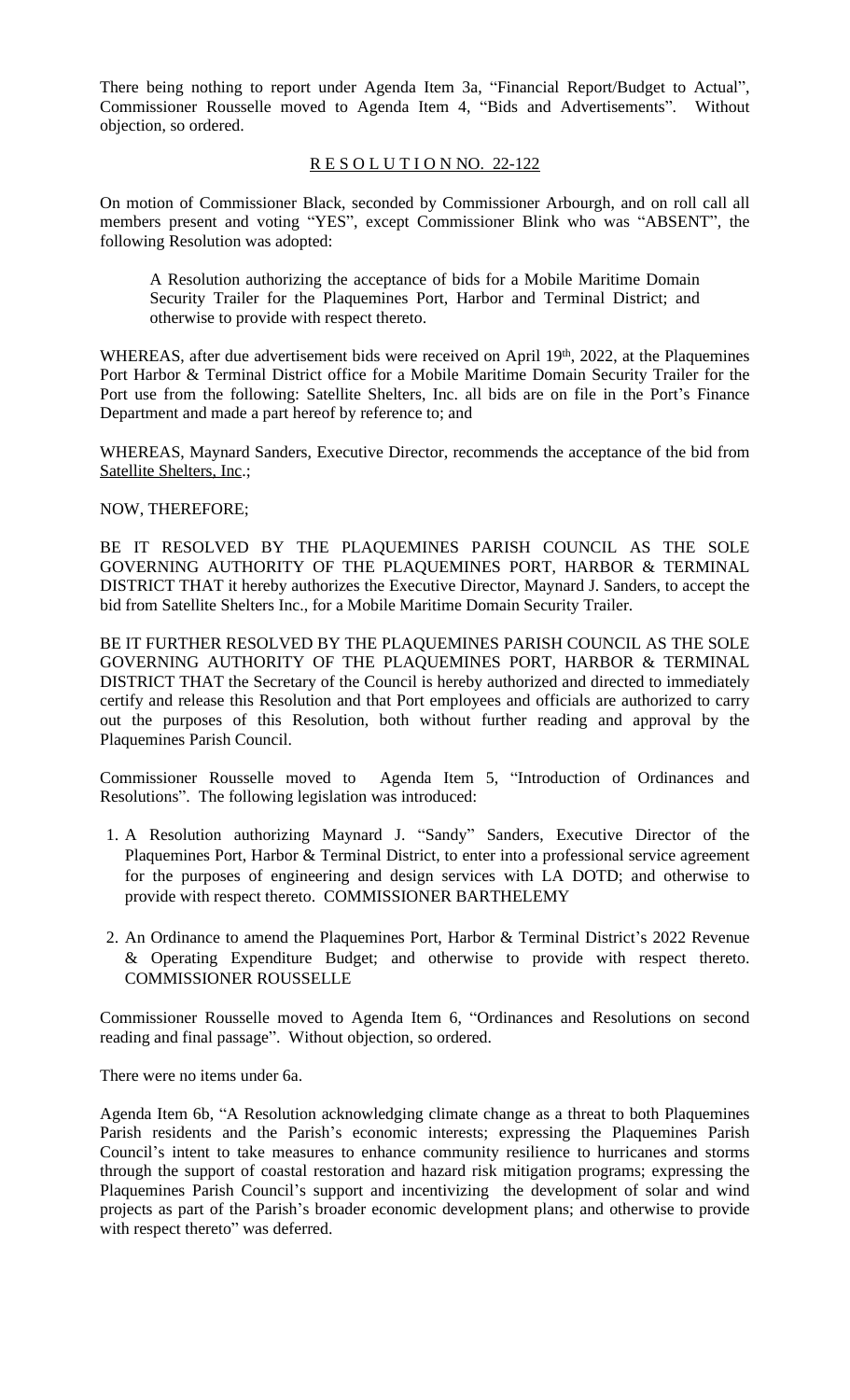On motion of Commissioner Rousselle, seconded by Commissioner Cognevich, and on roll call all members present and voting "YES", except Commissioner Blink who was "ABSENT", the following Resolution was adopted:

A Resolution authorizing the Port Executive Director, Maynard J. Sanders, for and on behalf of the Plaquemines Port, Harbor & Terminal District to name and accept the proposal of the Plaquemines Gazette, as the Official Journal for the Plaquemines Parish Council, as the sole governing authority of the Plaquemines Port, Harbor & Terminal District; and otherwise to provide with respect thereto.

WHEREAS, the Plaquemines Gazette is the only newspaper that meets the qualifications outlined in Louisiana Revised Statute §43:142; and

WHEREAS, Louisiana Revised Statute §43:147 limits the rate of compensation of the newspaper for printing the Official Journal; and

WHEREAS, *The Plaquemines Gazette* has submitted a proposal to be selected as the official journal for the Plaquemines Port Harbor and Terminal District for a period of one year beginning June 1, 2022 and ending May 31, 2023;

NOW, THEREFORE:

BE IT RESOLVED BY THE PLAQUEMINES PARISH COUNCIL AS THE SOLE GOVERNING OF THE PLAQUEMINES PORT, HARBOR AND TERMINAL DISTRICT THAT it hereby selects Official Journal of the Plaquemines Port, Harbor & Terminal District.

BE IT FURTHER RESOLVED BY THE PLAQUEMINES PARISH COUNCIL AS THE SOLE GOVERNING OF THE PLAQUEMINES PORT, HARBOR AND TERMINAL DISTRICT THAT Maynard J. Sanders. for and on behalf of the Plaquemines Port, Harbor & Terminal District, is hereby authorized and directed to accept Plaquemines Newspaper Publishing, Inc. publishers of The Plaquemines Gazette as the Official Journal of the Plaquemines Port, Harbor & Terminal District, which is on file with the Secretary of the Council and under such other terms and conditions as he deems to be in the best interest of the Plaquemines Port, Harbor & Terminal District.

BE IT FURTHER RESOLVED BY THE PLAQUEMINES PARISH COUNCIL AS THE SOLE GOVERNING OF THE PLAQUEMINES PORT, HARBOR AND TERMINAL DISTRICT THAT the Secretary of this Council is hereby authorized and directed to immediately certify and release this Resolution and that Port officials and employees are authorized to carry out the purposes of this Resolution, both without further reading and approval by the Plaquemines Parish Council.

## ORDINANCE NO. 22-55

The following Ordinance was offered by Commissioner Guey who moved its adoption:

An Ordinance to amend the Plaquemines Port, Harbor & Terminal District's 2022 Revenue & Operating Expenditure Budget; and otherwise to provide with respect thereto.

WHEREAS, amendments to the 2022 Revenue & Operating Expenditure Budgets are necessary;

NOW, THEREFORE:

BE IT ORDAINED BY THE PLAQUEMINES PARISH COUNCIL AS THE SOLE GOVERNING AUTHORITY OF THE PLAQUEMINES PORT, HARBOR AND TERMINAL DISTRICT THAT:

## SECTION 1

The Plaquemines Port, Harbor & Terminal District's 2022 Operating Expenditure Budget is amended by appropriating \$581,211 from the Unrestricted Fund Balance as follows: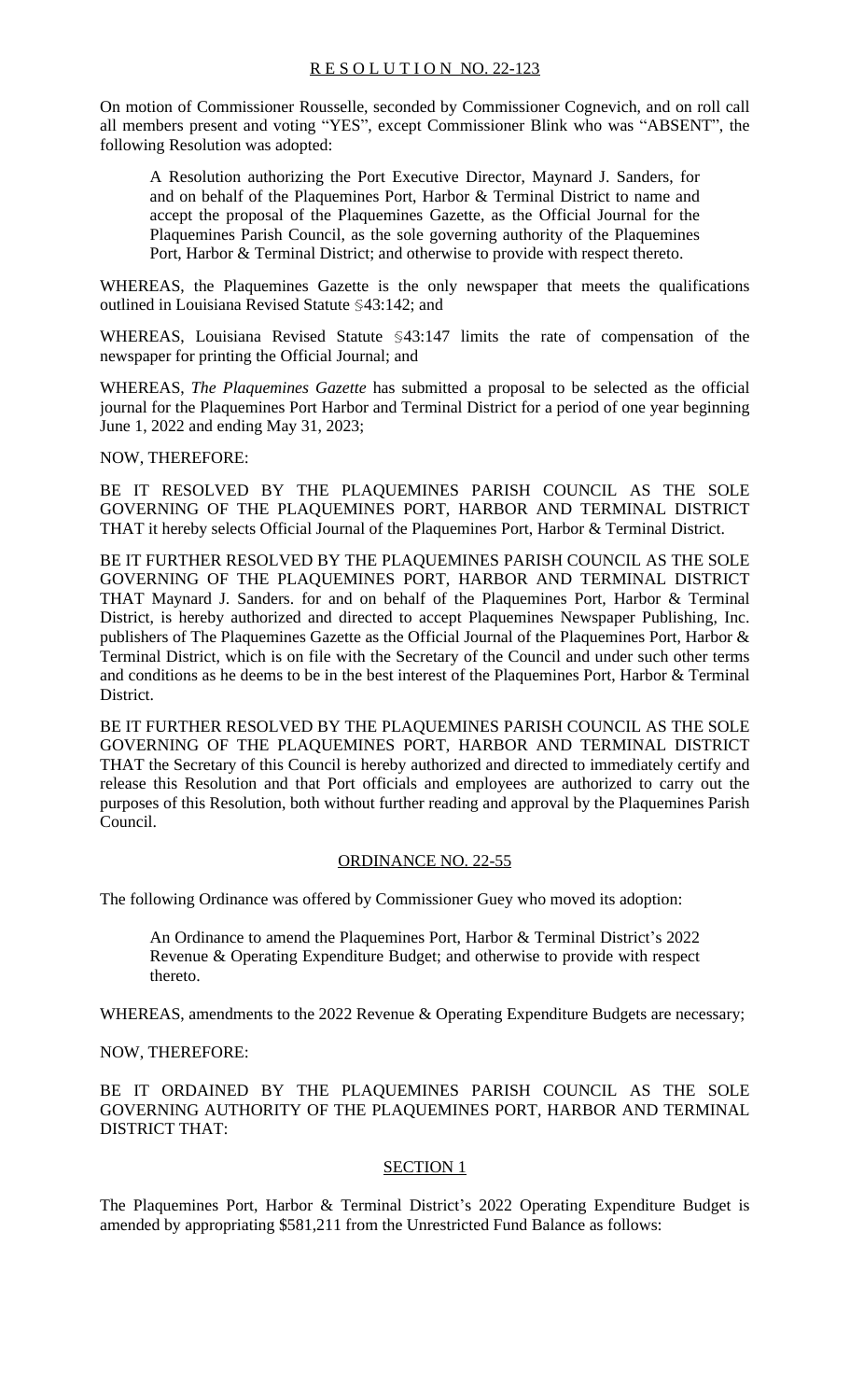#### **445 Plaquemines Port, Harbor & Terminal District Fund 490 PPHTD**

2460 Gen - Oper 557.830 Oth Chrg-Rail Usage Fee Inc \$ 581,211

#### SECTION 2

The Secretary of this Council is hereby authorized and directed to immediately certify and release this Ordinance and that Port employees and officials are authorized to carry out the purposes of this Ordinance, both without further reading and approval by the Plaquemines Parish Council.

WHEREUPON, in open session the above Ordinance was read and considered section by section and as a whole.

Commissioner Arbourgh seconded the motion to adopt the Ordinance.

The foregoing Ordinance having been submitted to a vote, the vote resulted as follows:

YEAS:Commissioners W. Beau Black, Corey Arbourgh, Stuart J. Guey and Trudy Newberry

NAYS: Commissioner Benedict Rousselle, Carlton M. LaFrance, Sr. and Mark Cognevich

ABSENT: Commissioner Richie Blink

PRESENT BUT NOT VOTING: Commissioner John L. Barthelemy, Jr. (ABSTAINED)

And the Ordinance was FAILED on this the 12<sup>th</sup> day of May, 2022.

## RESOLUTION NO. 22-124

On motion of Commissioner Guey, seconded by Commissioner Black, and on roll call all members present and voting "YES", except Commissioners Rousselle, LaFrance and Cognevich who voted "NO", and Commissioner Blink who was "ABSENT", the following Resolution was adopted:

A Resolution authorizing Maynard "Sandy" Sanders, as Executive Director of the Plaquemines Port, Harbor & Terminal District, to accept the Work Production Acceptance which closes Phase 1, and the Certificate of Acceptance which opens Phase 2, per the MUSA contract obligations with Sustainability Partners; and otherwise to provide with respect thereto.

WHEREAS, Resolution No. 21-94 authorized Maynard J. Sanders, Executive Director, to execute an agreement with Sustainability Partners to enhance intermodal connectivity within the Port Jurisdiction; and

WHEREAS, Stage 1- Phase 1 deliverables included the prefeasibility and survey documents necessary to complete the 10 % design and subsequent permit application; and

WHEREAS, the necessary components of Stage 1- Phase 1 (10% Design) are completed and verified; and

WHEREAS, it is the desire of this Council to authorize Maynard J. Sanders, Executive Director, to accept Stage 1- Phase 1 and approve to move to Stage 1- Phase 2 of the Rail Extension Project;

## NOW, THEREFORE:

BE IT RESOLVED BY THE PLAQUEMINES PARISH COUNCIL AS THE SOLE GOVERNING AUTHORITY OF THE PLAQUEMINES PORT, HARBOR & TEMINAL DISTRICT THAT Maynard "Sandy" Sanders, Executive Director, accept the Work Production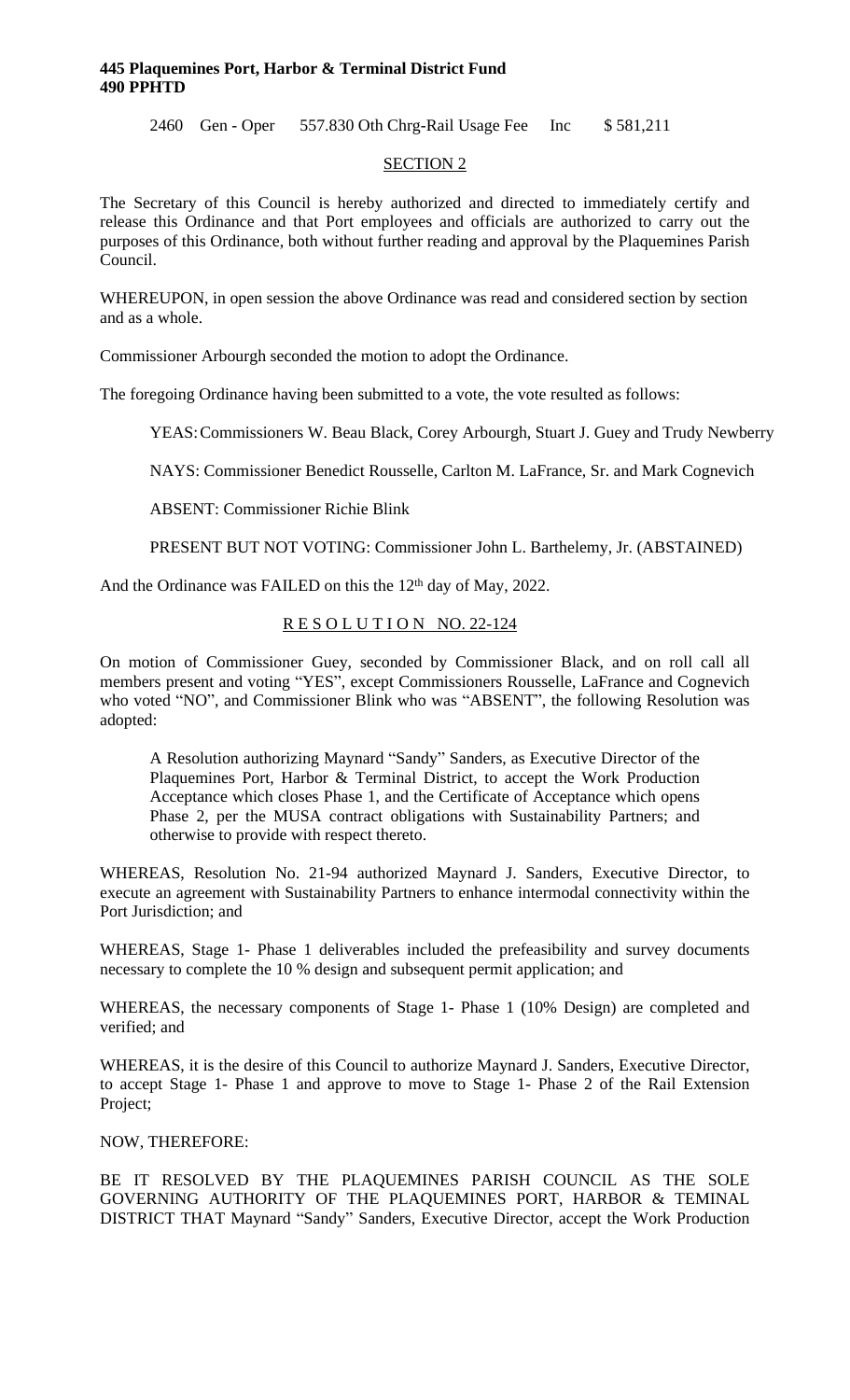Acceptance which closes Phase 1 and the Certificate of Acceptance which opens Phase 2, per the MUSA contract obligations with Sustainability Partners.

BE IT FURTHER RESOLVED, BY THE PLAQUEMINES PARISH COUNCIL AS THE SOLE GOVERNING AUTHORITY OF THE PLAQUEMINES PORT, HARBOR & TEMINAL DISTRICT THAT the Secretary of this Council is hereby authorized and directed to immediately certify and release this Resolution and that Port employees and officials are authorized to carry out the purposes of this Resolution, both without further reading and approval by the Plaquemines Parish Council as the sole governing authority of the Plaquemines Port, Harbor & Terminal District.

Commissioner Rousselle moved to Agenda Item 7, "New Business". Without objection, so ordered.

Under Agenda Item 7a, "Resolutions wherein suspension is being sought", the following motion was made.

Commissioner Rousselle offered a Motion to Suspend the Rules to add an item to the agenda for consideration today entitled, "A Resolution to move the May 26, 2022, regularly scheduled meeting of the Plaquemines Parish Council as the Sole Governing Authority of the Plaquemines Port, Harbor & Terminal District from 3:00 p.m. to an earlier time; and otherwise to provide with respect thereto". The motion was seconded by Commissioner Cognevich and on roll call, all members present voting "YES", except Commissioner Blink who was "ABSENT", the motion was adopted by a vote of 8-0.

#### RESOLUTION NO. 22-125

On motion of Commissioner Rousselle, seconded by Commissioner Cognevich, and on roll call all members present and voting "YES", except Commissioner Blink who was "ABSENT", the following Resolution was adopted:

A Resolution to move the May 26, 2022, regularly scheduled meeting of the Plaquemines Parish Council as the Sole Governing Authority of the Plaquemines Port, Harbor & Terminal District from 3:00 p.m. to an earlier time; and otherwise to provide with respect thereto.

# NOW, THEREFORE:

BE IT RESOLVED BY THE PLAQUEMINES PARISH COUNCIL AS THE SOLE GOVERNING AUTHORITY OF THE PLAQUEMINES PORT, HARBOR & TERMINAL DISTIRCT THAT the May 26, 2022, regularly scheduled Port meeting is moved from 3:00 p.m. to 1:00 p.m.

Under Agenda Item 7b, "Update on PLT", Sandy Sanders, as recently as this morning, finally got a hold of Matthew Kegg who said there was no update since the last time an update was provide to the Board. He did say that having the Diversion go through that property has scared a lot of prospects; however, PLT continues to pay the PILOT payments. The lease contract provides that PLT is under an obligation to release that portion of the property if CPRA decides it needs the property. The Port can in turn sell the property for fair market value to CPRA and the proceeds will be turned over to PLT as a credit. The lease predicates on PLT verifying a viable project on or after December 22, 2022. Up to this point no suitors have come to lease the property. PLT will continue to make the \$200,000 PILOT payments. If PLT does certify a viable project, the lease can be terminated and the Port can sell the property, less the 50 acres set aside at Ironton, at fair market value. If there is no purchaser at fair market value, the Port & PLT can attempt to lease the property. In that case, proceeds will be turned over to PLT until they have recouped all of their investment cost plus a 12% profit. He sent a copy of the language of "set-aside" adjacent to Ironton this morning.

Commissioner Rousselle moved to Agenda Item 8, "Approval of Minutes". Without objection, so ordered.

## RESOLUTION NO. 22-126

On motion of Commissioner LaFrance, seconded by Commissioner Newberry, and on roll call